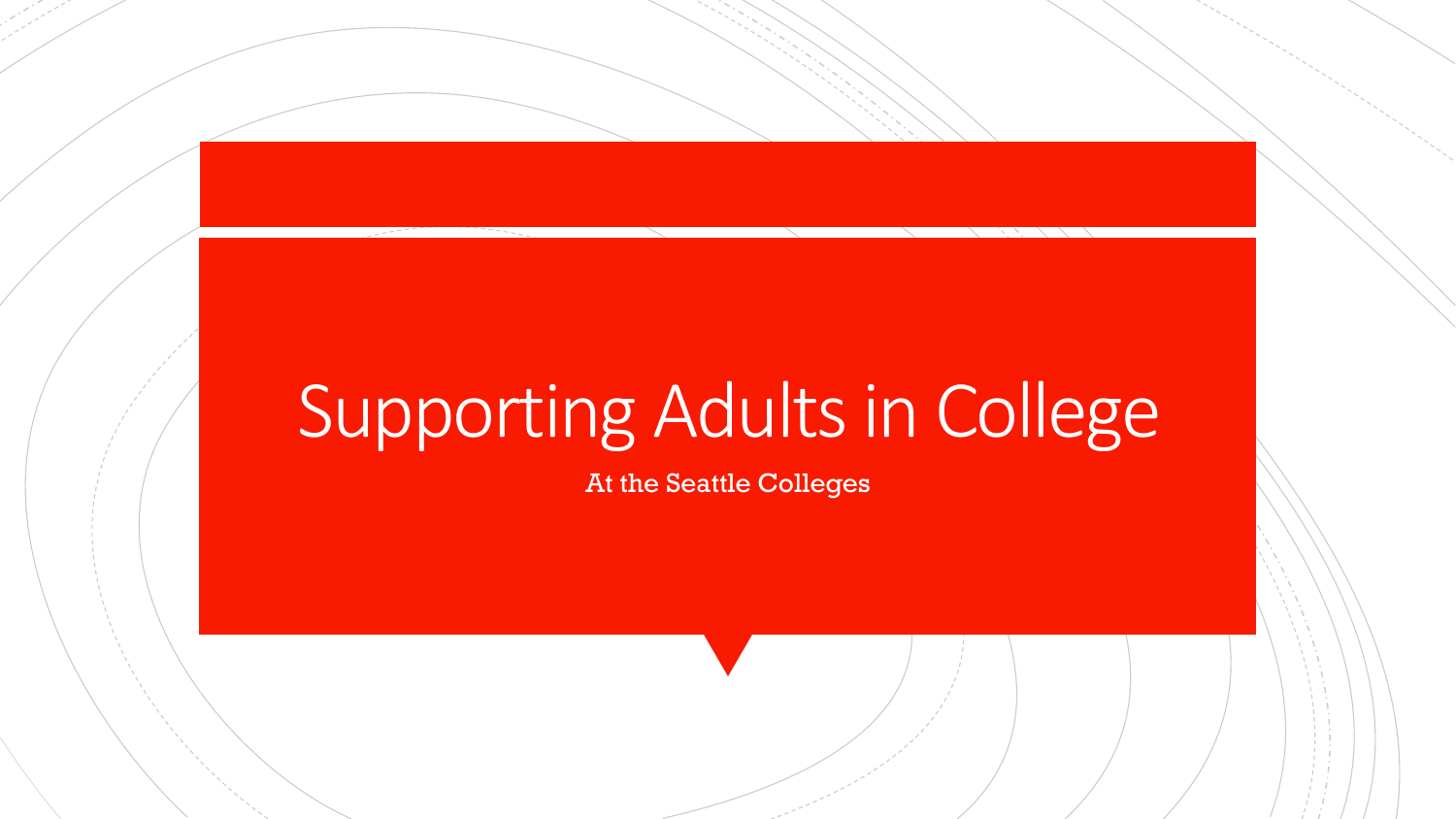### We serve adults!

- **Median age: 28**
- Gap between HS and college:  $96\%$
- **With dependents: 20%**
- **Working: 63%**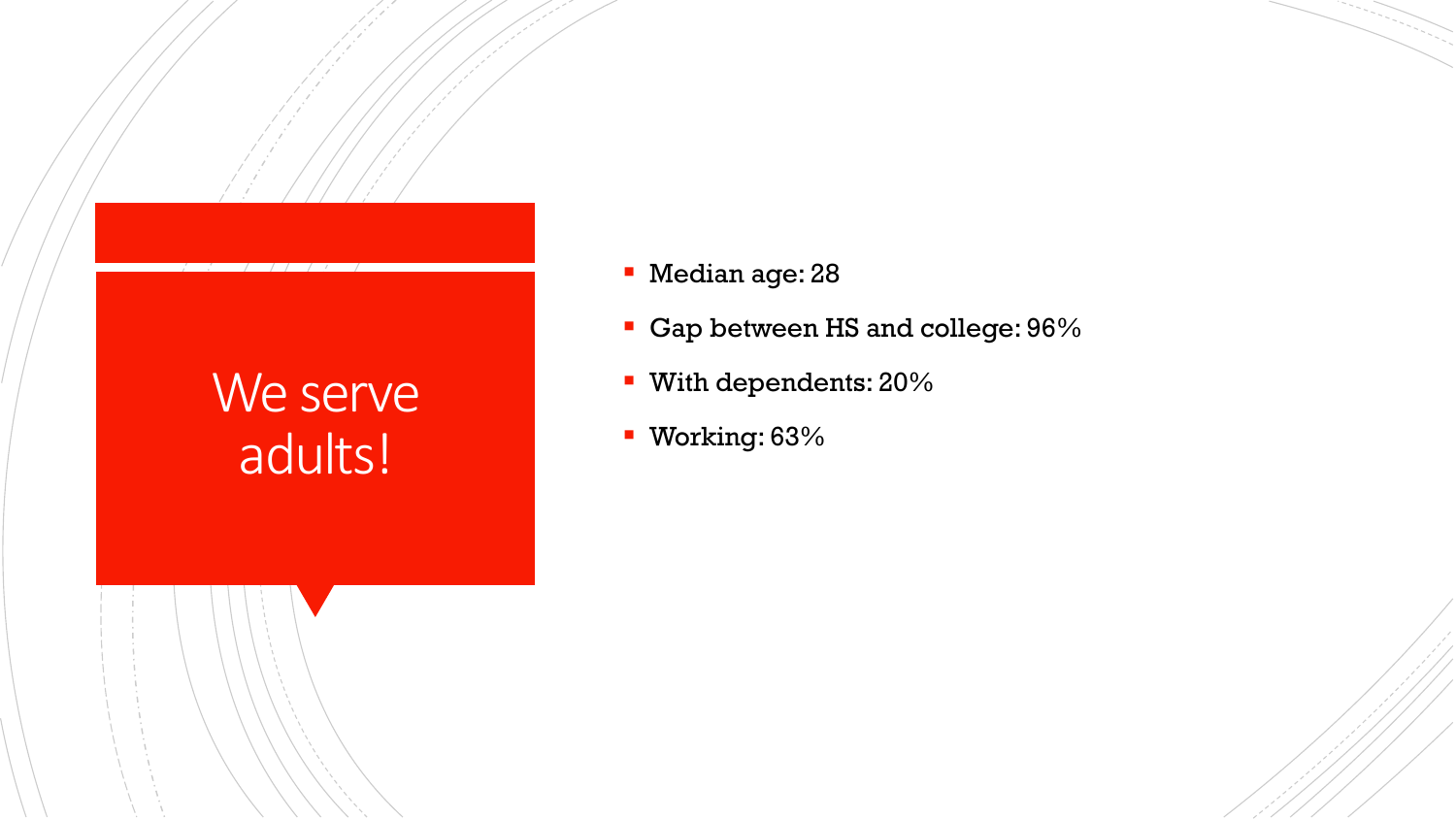### Start Next **Quarter**

- **Tes/no survey**
- **Primary intake took for thousands of students** seeking career training – at most CTCs
- **Screens students for eligibility for workforce funds**
- **Partnered with DSHS Washington Connection**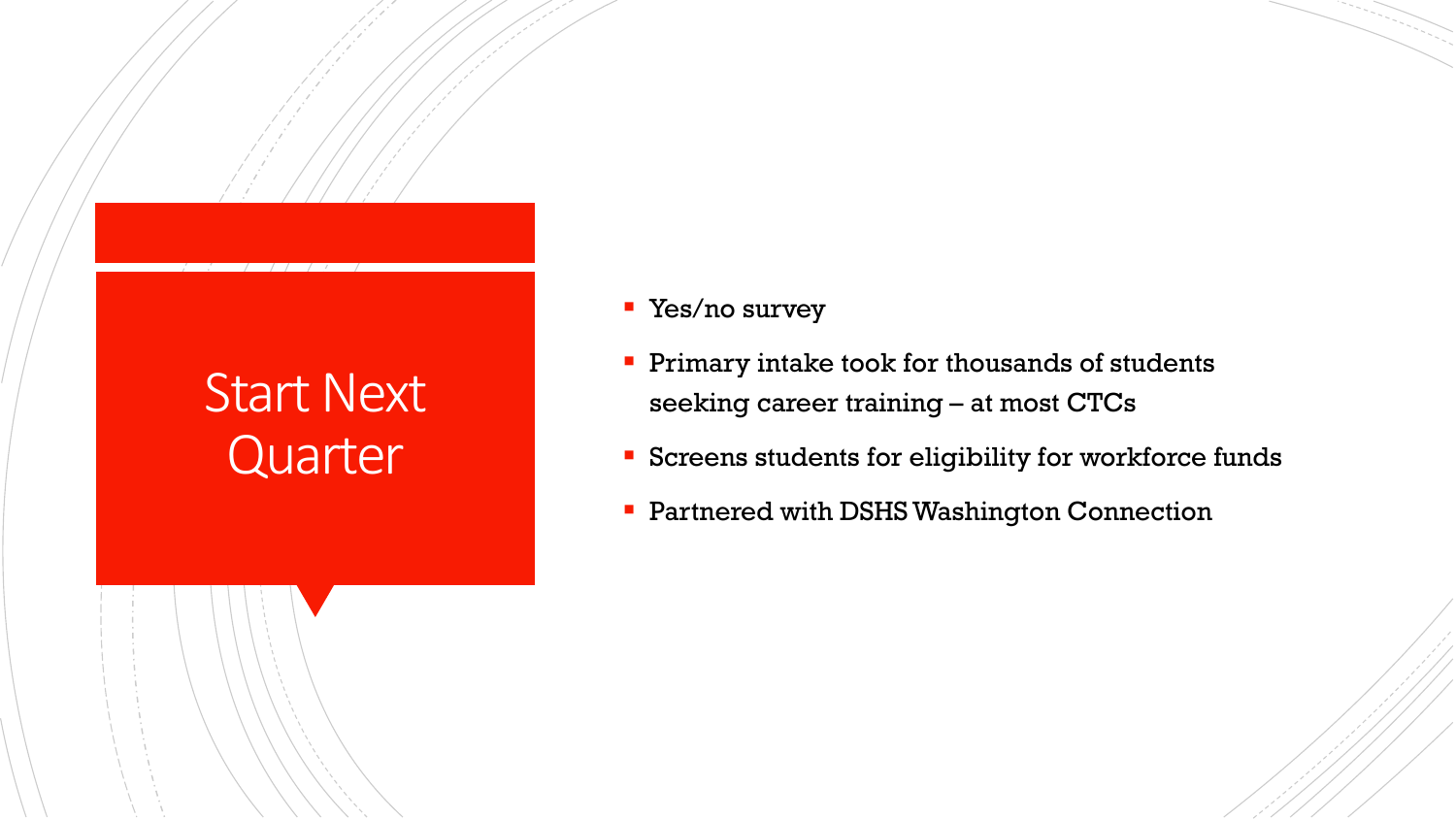### The training you need for the job you want

Washington's Community Colleges offer hundreds of students free and reduced tuition, books and fees every quarter. We want you to get the skills and education you need to find a stable career at a competitive salary, and we have programs and resources we want to make available to eligible students.

### **Three simple steps:**

**Take the survey** 

It's short, free, and anonymous.

**Attend a workshop** 

If you pre-qualify for funding, you can sign up for our free educational planning workshop. **Apply for college** 

It's quick, easy, and free.

Start Next Ouarter

#### **Washington's Community Colleges**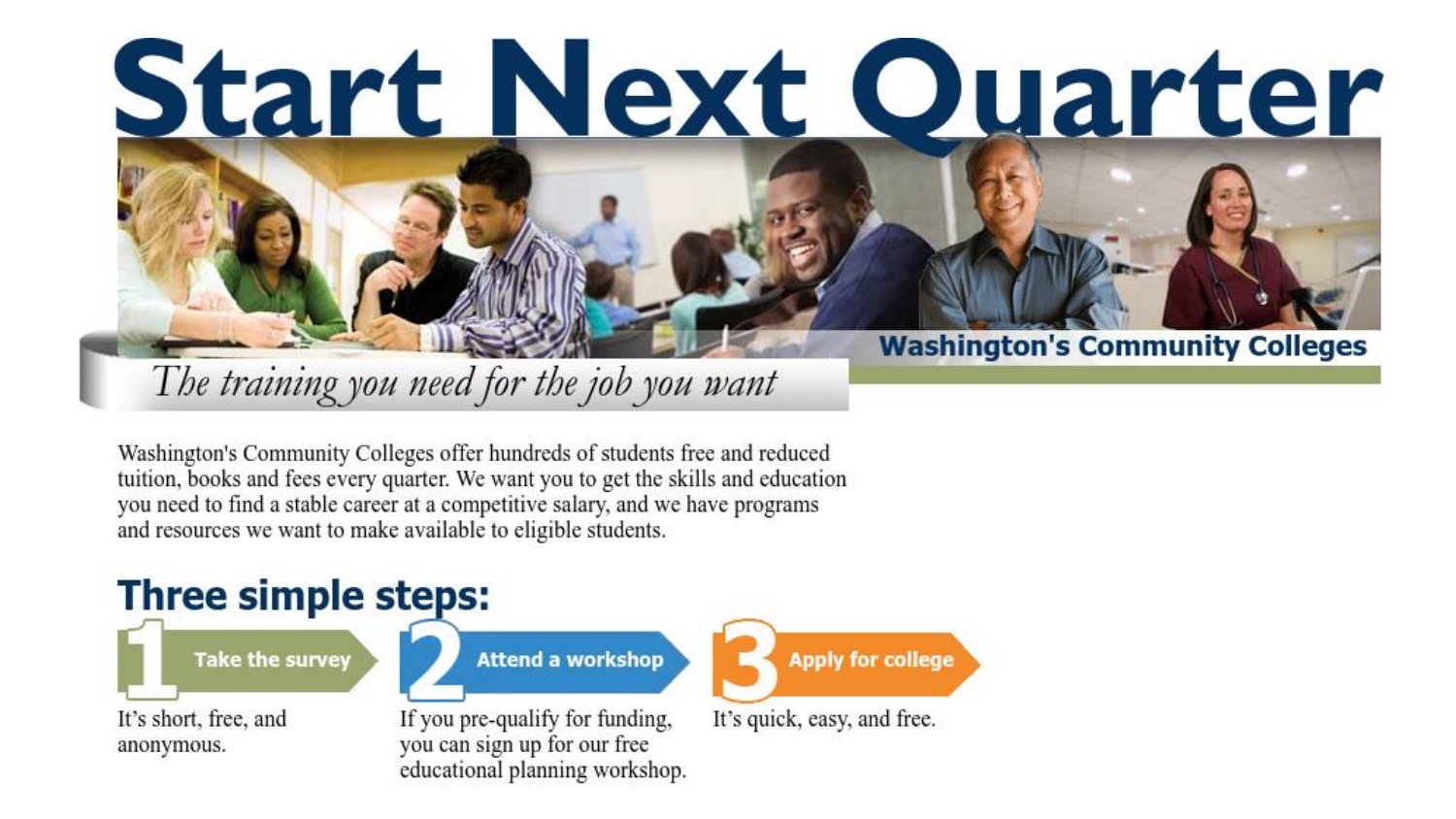## **Applied** Bachelor's

- Affordable degree option, builds on 2 year associate's degrees
- **Healthcare, application development, applied** management, early childhood education and more
- **Nearly 100 statewide at most CTCs**
- **Serving students who otherwise would not have** pursued a bachelor's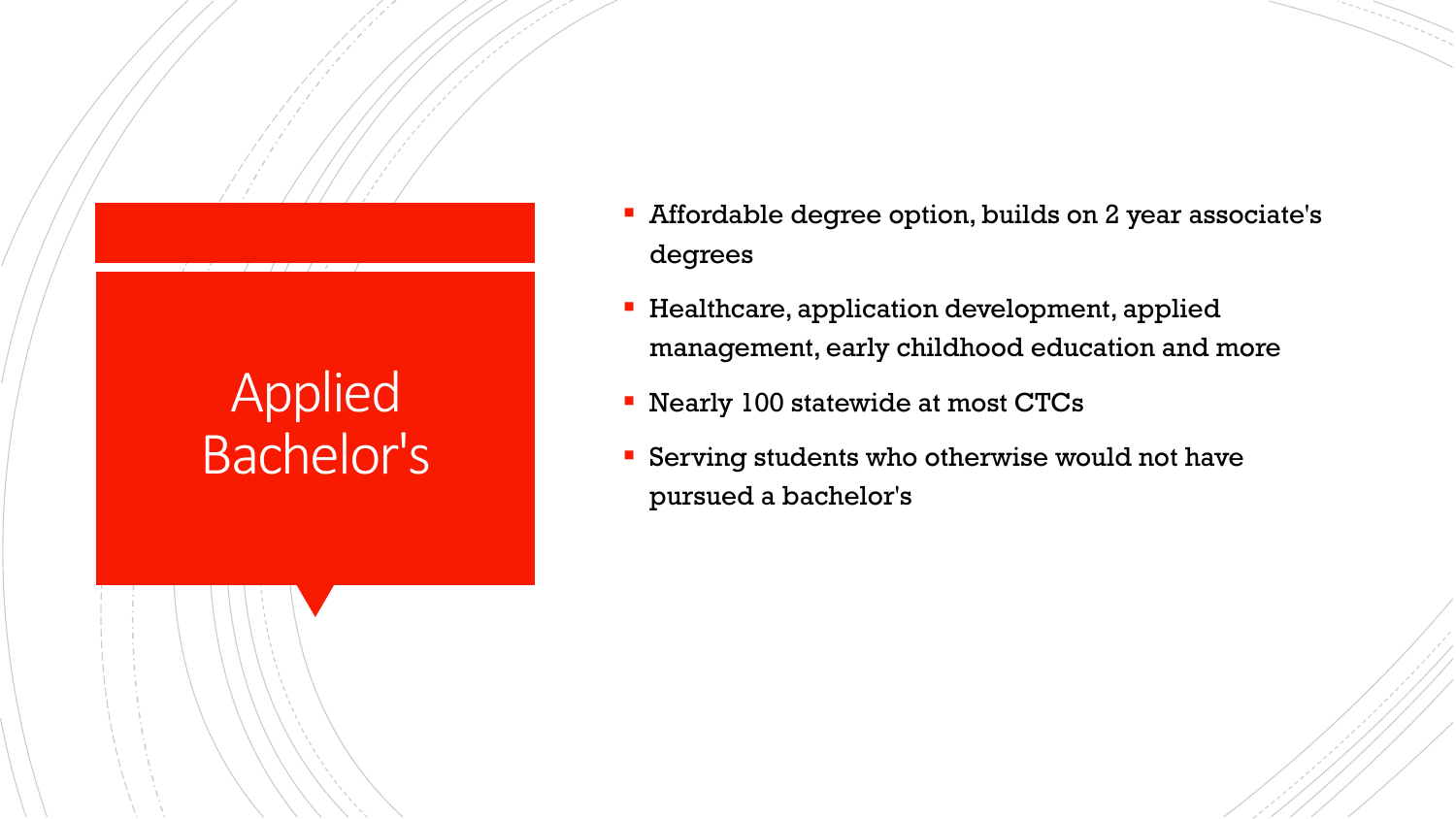### Center for Working Adults

- Kaiser Permanente sponsorship 3 cohorts of Medical Assisting students
- Working within healthcare on upskill/backfill
- **Leverage tuition assistance, release time and other** incentives for incumbent workers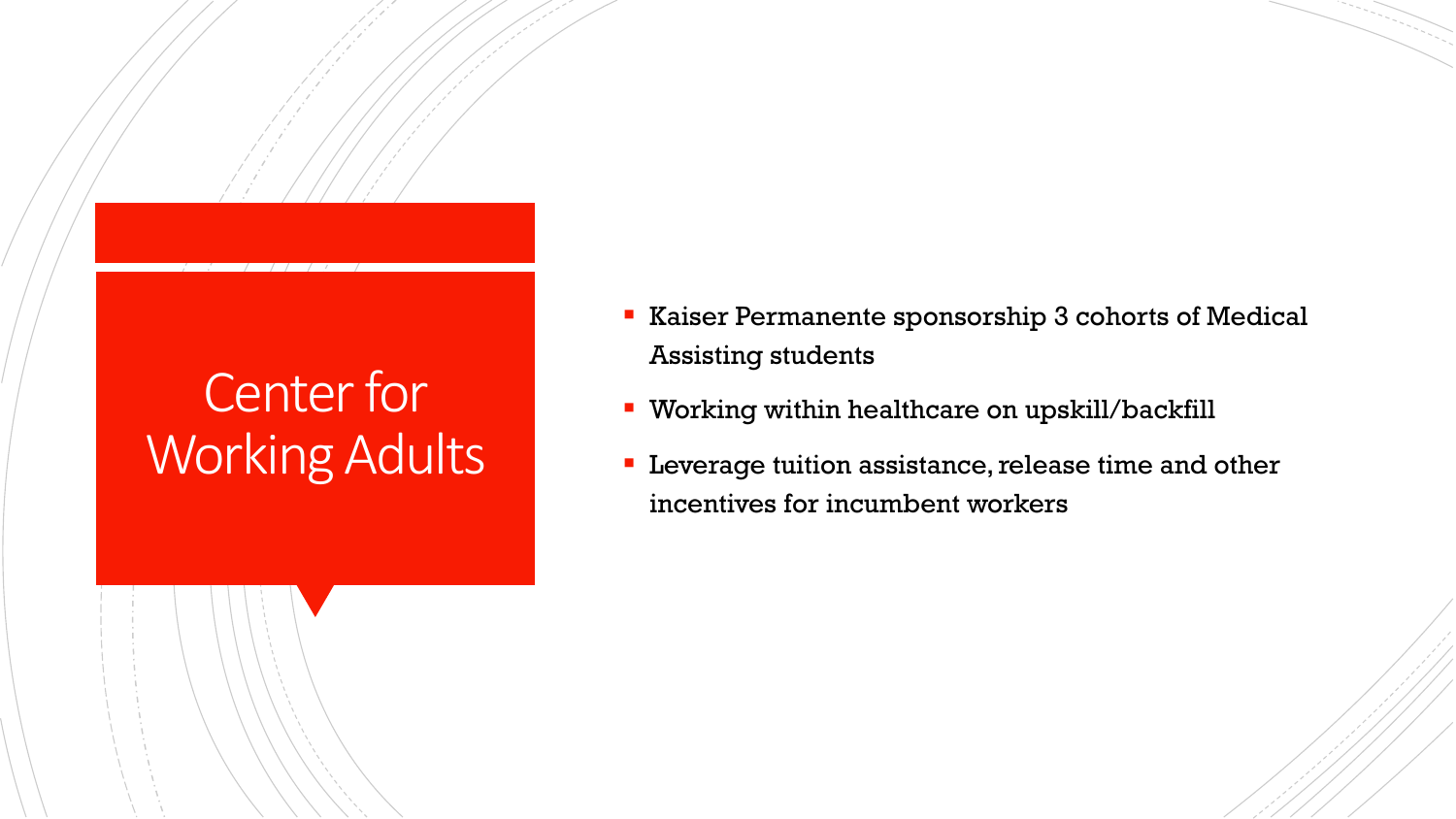## JobLink Program

- **Partnership with Seattle Housing Authority**
- Career coaches, colleges navigators and job brokers share a caseload
- **Financial incentives for full time employment and/or** full time college enrollment